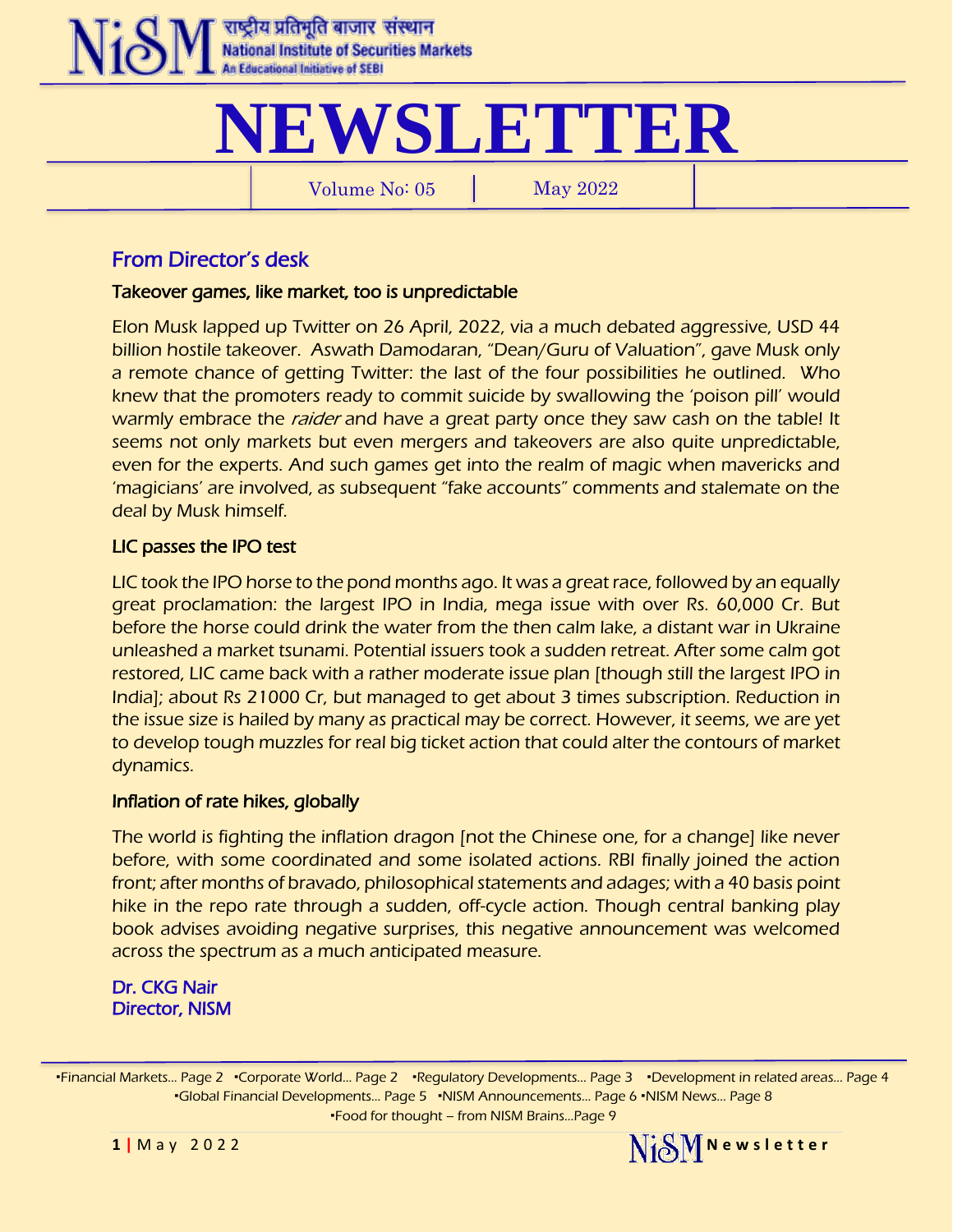# **FINANCIAL MARKETS**

#### **1**. [Finance Ministry bars CPSEs from buying state-owned companies](https://economictimes.indiatimes.com/news/economy/policy/finmin-bars-cpses-from-buying-state-owned-companies/articleshow/90988412.cms)

Stating that transfer of management control from the government to any other government organization or state government may continue the "inherent inefficiencies" of state-run firms. The ministry said, such transfer would defeat the very purpose of the new PSE policy.

#### **2**. [How electric vehicle push is reshaping energy and auto sector on Dalal Street?](https://www.financialexpress.com/market/cafeinvest/how-electric-vehicle-push-is-reshaping-energy-and-auto-sector-on-dalal-street/2504026/)

In the auto industry, change is constant. Companies that are able to embrace change and innovate their product offering with time, will continue to command higher valuation premiums than their counterparts. The transition towards EVs will be a transitional change rather than an overnight disruption.

#### **3**. [Individual investors can use UPI for up to Rs. 5 lakh payment in public issues](https://www.financialexpress.com/market/individual-investors-can-use-upi-for-up-to-rs-5-lakh-payment-in-public-issues/2482573/)

As per SEBI, Individual investors applying in public issues of equity shares and convertibles can use Unified Payment Interface (UPI) for application amount up to Rs 5 lakh. Also, they have been asked to provide their UPI ID in the bid-cum-application form submitted with any of these entities — syndicate member, stock broker, depository participant and registrar to an issue and share transfer agent.

#### **4**. [Equity Strategy: Premium valuation a key concern for FPIs](https://www.financialexpress.com/market/equity-strategy-premium-valuation-a-key-concern-for-fpis/2501900/)

FPIs (Foreign Portfolio Investors) have broadly reduced India's weighting by 50-100bps, evident in \$19-bn outflow. The outflow has been primarily due to valuation concerns. Most investors were surprised with the market resilience despite oil worries and ensuing twin deficit concerns on India.

#### **5**. [UPI hits record high in April with 5.58 bn. transactions worth Rs 9.83 tn.](https://www.business-standard.com/article/finance/upi-hits-record-high-in-april-with-5-58-bn-transactions-worth-rs-9-83-trn-122050100480_1.html#:~:text=India)

India's flagship digital payments platform — Unified Payments Interface (UPI) — saw its highest ever number of transactions in April 2022 at 5.58 billon, amounting to Rs 9.83 trillion; UPI had processed 2.64 billion transactions worth Rs 4.93 trillion. Initially in FY22, transactions had dipped slightly due to the second wave of COVID.

# **CORPORATE WORLD**

#### **1**. LIC IPO – [application, allotment and listing](https://www.moneycontrol.com/news/business/ipo/lic-ipo-share-allotment-expected-today-here-is-how-to-check-status-online-8491671.html)

After the closing of application to LIC IPO on May 9, 2022, LIC may list on May 17, 2022.

#### **2**. [Over 1.67 lakh companies incorporated last year: MCA](https://economictimes.indiatimes.com/news/company/corporate-trends/over-1-67-lakh-companies-incorporated-last-year-mca/articleshow/90917329.cms?from=mdr)

More than 1.67 lakh companies were incorporated in the country in the last financial year compared to 1.55 lakh new companies registered a year. According to Ministry of Corporate Affairs [MCA] the increase is also significant considering that the number of companies incorporated during the financial year 2020-21 was the highest ever.

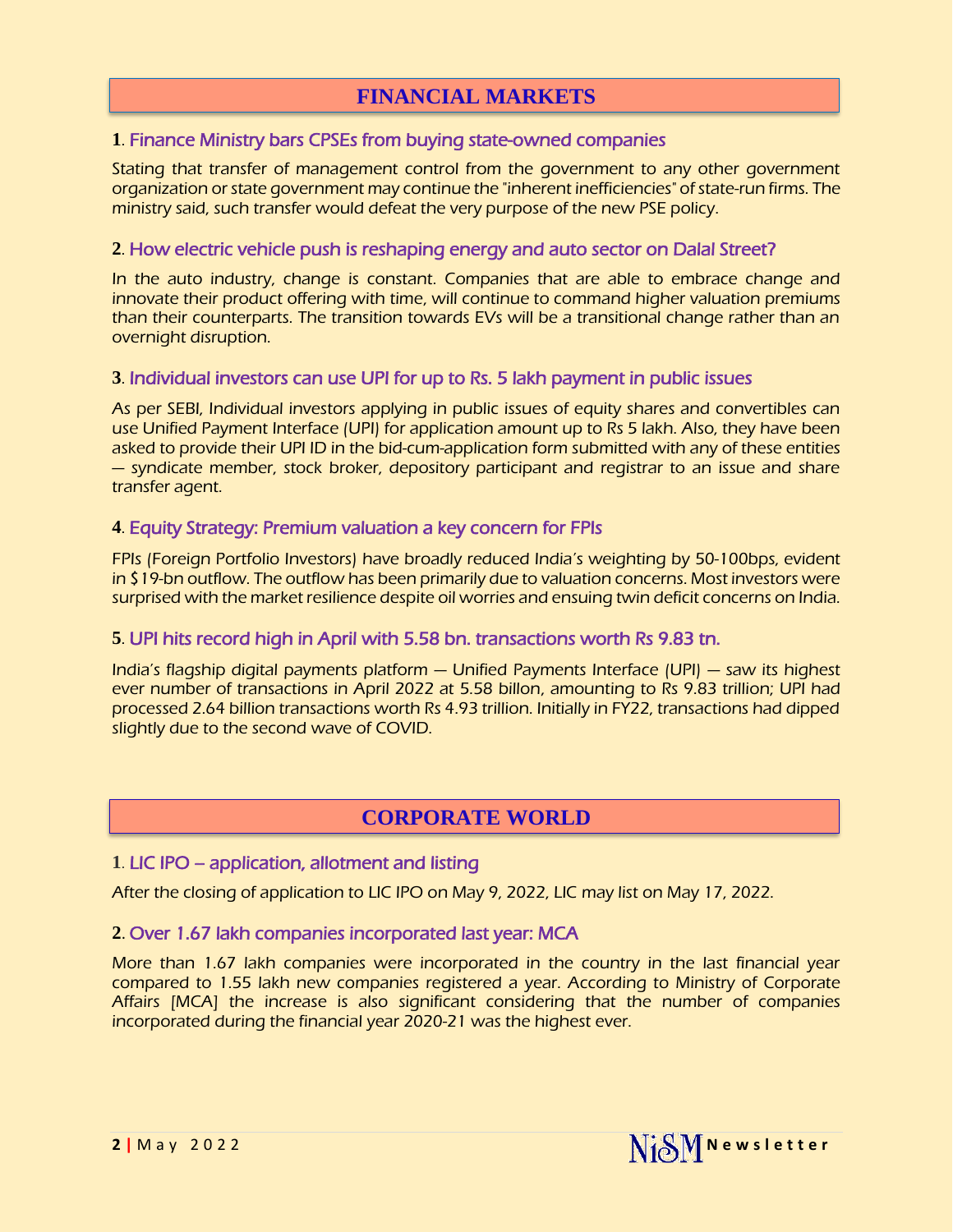## **3**. [Government Tightens Nidhi Companies' Compliance Norms](https://www.indiafilings.com/learn/government-tightens-nidhi-companies-compliance-norms/)

To protect the interests of the public and to prevent possible illegal fundraising activities, the Government has tightened Nidhi Companies' Compliance norms. The new rules stipulate that Public Companies desirous to function as Nidhi must obtain a prior declaration from the Central Government before accepting deposits. Nidhi (Amendment) Rules, 2022 shall come into force on the date of its publication in the Official Gazette *i.e.*, 19th April 2022.

## **4**. [M&A deals climb up as startup funding begins to slow](https://economictimes.indiatimes.com/tech/startups/startup-ma-deals-climb-up-amid-slowdown-in-funding/articleshow/90626951.cms)

The unprecedented funding boom that domestic startups saw last year is now being followed by a rush to acquire smaller players as the financing market softens. Consolidation is also in play as many of these startups are unable to shore up a war chest to fight bigger and more wellcapitalised rivals. Dozens of unicorns (privately held firms with valuations of \$1 billion or more) and soonicorns have either acquired companies or are in the process of buying out firms.

#### **5**. [Top banks ask NPCI to clarify its stance on UPI for crypto](https://economictimes.indiatimes.com/tech/ettech-briefs/top-banks-ask-npci-to-clarify-its-stance-on-upi-for-crypto/articleshow/91056111.cms)

Questioning the `shadow ban' on cryptocurrencies, leading banks have asked the umbrella institution National Payments Corporation of India (NPCI) to spell out in a formal directive on the use of the popular money transfer tool 'Unified Payment Interface' to buy and sell the virtual digital assets (VDAs).

#### 6. [Why the start-ups end up in a governance soup?](https://www.pehalnews.in/why-startups-end-up-in-the-governance-soup/1910560/)

There has been a spate of governance issues at start-ups centered on 'related party' transactions, creative accounting, incomplete disclosures, and knowingly violating the laws. Layoffs, particularly abrupt, have also attracted attention from time to time.

#### **7**. [Regulatory & tech challenges will test HDFC Bank during merger](https://www.moneycontrol.com/news/business/regulatory-tech-challenges-will-test-hdfc-banks-top-brass-during-merger-say-experts-8389821.html)

HDFC Bank will face challenges in mobilising a huge pool of deposits to meet regulatory requirements, including those on cash reserve ratio (CRR), statutory liquidity ratio (SLR) and priority sector loans (PSL). The triple challenge of complying with regulatory requirements, deposit mobilisation and technology integration will be testing, according to experts.

# **REGULATORY DEVELOPMENTS**

#### **1**. [SEBI restructures its Advisory Committee on market data](https://www.sebi.gov.in/sebiweb/about/AboutAction.do?doMember=yes&committeesId=62)

SEBI has restructured its advisory committee on market data that recommends policy measures pertaining to areas like securities market data access and privacy. The scope of the work of the committee includes identifying segment-wise data perimeters, data needs, gaps, recommending data privacy and data access regulations applicable to market data.

#### **2.** [RBI allows rural co-operative banks to raise funds from preference shares & debts](https://www.financialexpress.com/industry/banking-finance/rbi-allows-rural-co-operative-banks-to-raise-funds-from-preference-shares-debt-instruments/2497007/)

The RBI allowed Rural Cooperative Banks (RCBs) to raise funds from people in their area of operation or existing shareholders through a variety of instruments. RCBs, which include state cooperative banks and district central co-operative banks, can raise funds from preference shares and debt instruments. According to RBI, they can also raise funds through debt instruments, including perpetual debt instruments eligible for inclusion in tier I capital and long term subordinated bonds eligible for inclusion in tier II capital.

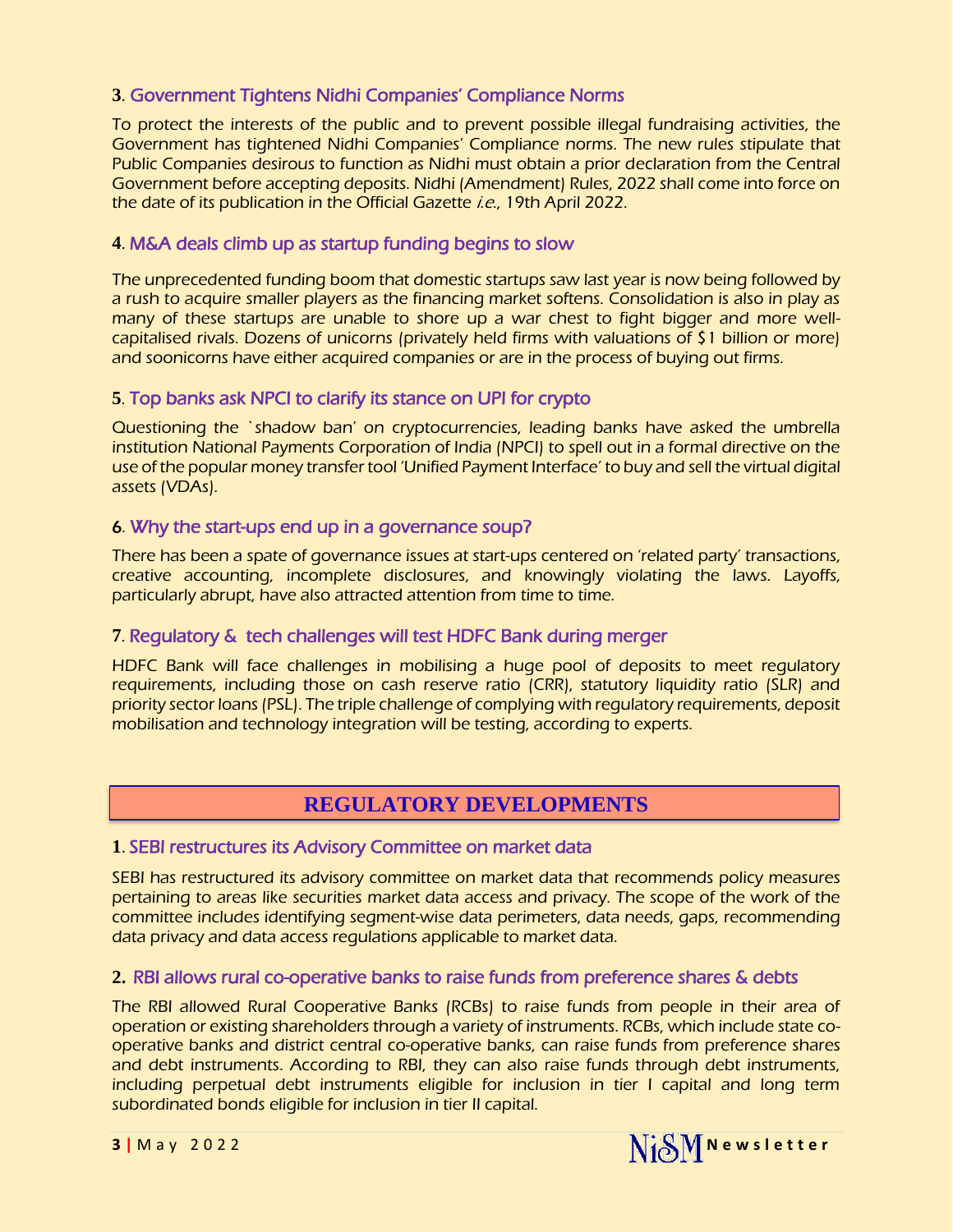#### **3.** [RBI's new guidelines to make microfinance stronger](https://vnexplorer.net/rbis-new-guidelines-to-make-microfinance-stronger-ey20226196681.html)

The RBI recently released its final guidelines for Microfinance institutions (MFIs) that will be applicable to all entities (banks, small finance banks and NBFCs) engaged in this sector. Unlike the earlier definition that distinguished between rural and urban, RBI has now set a common household limit of Rs 300,000 for loans to qualify as microfinance. For entities to qualify for an NBFC-MFI license, they should have at least 75% of assets in microfinance and the cap on NBFCs was increased to 25% of assets as against 10% earlier.

#### **4.** [Insolvency and Bankruptcy Board of India \(Liquidation Process\) \(Amendment\)](https://egazette.nic.in/WriteReadData/2022/235410.pdf)  [Regulations, 2022](https://egazette.nic.in/WriteReadData/2022/235410.pdf)

The Insolvency and Bankruptcy Board of India has issued an amendment notification on the Liquidation process. The same will come into force from its date of publication.

#### **5.** [Government starts work to bring parity to long-term capital gains tax laws](https://economictimes.indiatimes.com/news/economy/policy/govt-starts-work-to-bring-parity-to-long-term-capital-gains-tax-laws/articleshow/91083096.cms)

Currently, returns from listed stocks or shares are taxed at 10%, if they are held at least for a year. On the other hand, similar returns from unlisted shares are taxed at 20%, if the holding period is at least two years. The holding period to avail long-term tax rate could also see some changes.

#### **6.** [Bill amending laws governing Chartered Accountants, Cost Accountants, Company](https://economictimes.indiatimes.com/news/india/bill-amending-laws-governing-cas-cost-accountants-company-secretaries-receives-presidents-assent/articleshow/90934196.cms)  [Secretaries receives](https://economictimes.indiatimes.com/news/india/bill-amending-laws-governing-cas-cost-accountants-company-secretaries-receives-presidents-assent/articleshow/90934196.cms) President's assent

This Bill is with the intention of making the three institutions a lot more transparent in their disciplinary matters, and raise the quality of the disciplinary processes. This would also facilitate India to be able to support institutions and firms which can be encouraged by the council to create something similar to the Big Four.

#### **7**. [RBI hikes repo rate by 40 basis points in emergency meet](https://economictimes.indiatimes.com/news/economy/policy/rbi-governor-announces-rate-hike-of-40-bps/articleshow/91310867.cms)

The Reserve Bank of India (RBI) Governor in an unscheduled meet said that the Monetary Policy Committee (MPC) unanimously voted to hike rates by 40 bps whilst remaining accommodative.

#### **8**. [Regulatory changes set to change the way wealthy individuals invest in IPOs](https://www.business-standard.com/article/markets/regulatory-changes-set-to-change-the-way-wealthy-individuals-invest-in-ipos-122042200044_1.html)

Key regulatory changes are set to change the way wealthy individuals invest in initial public offerings (IPOs). The Reserve Bank of India (RBI) has imposed a cap of Rs 1 crore on IPO financing by non-banking financial companies (NBFCs).

# **DEVELOPMENT IN RELATED AREAS**

#### **1.** [Cabinet approves Rs 820 crore financial support for India Post Payments Bank](https://www.moneycontrol.com/news/business/cabinet-approves-rs-820-crore-financial-support-for-india-post-payments-bank-8419121.html)

The Union Cabinet has approved financial support of Rs 820 crore for India Post Payments Bank. The support will help state-run payments bank to penetrate deeper into the country, especially in the rural area and work towards financial inclusion. There was a proposal to provide Rs 820 crore financial support to India Post Payments Bank (IPPB).

#### **2**. [RBI's new credit cards rules explained](https://www.thehindu.com/business/Economy/the-rbis-new-credit-cards-rules-explained/article65366366.ece)

The guidelines, officially known as the Reserve Bank of India (Credit Card and Debit Card – Issuance and Conduct) Directions, 2022, provide a thorough set of instructions primarily to card-

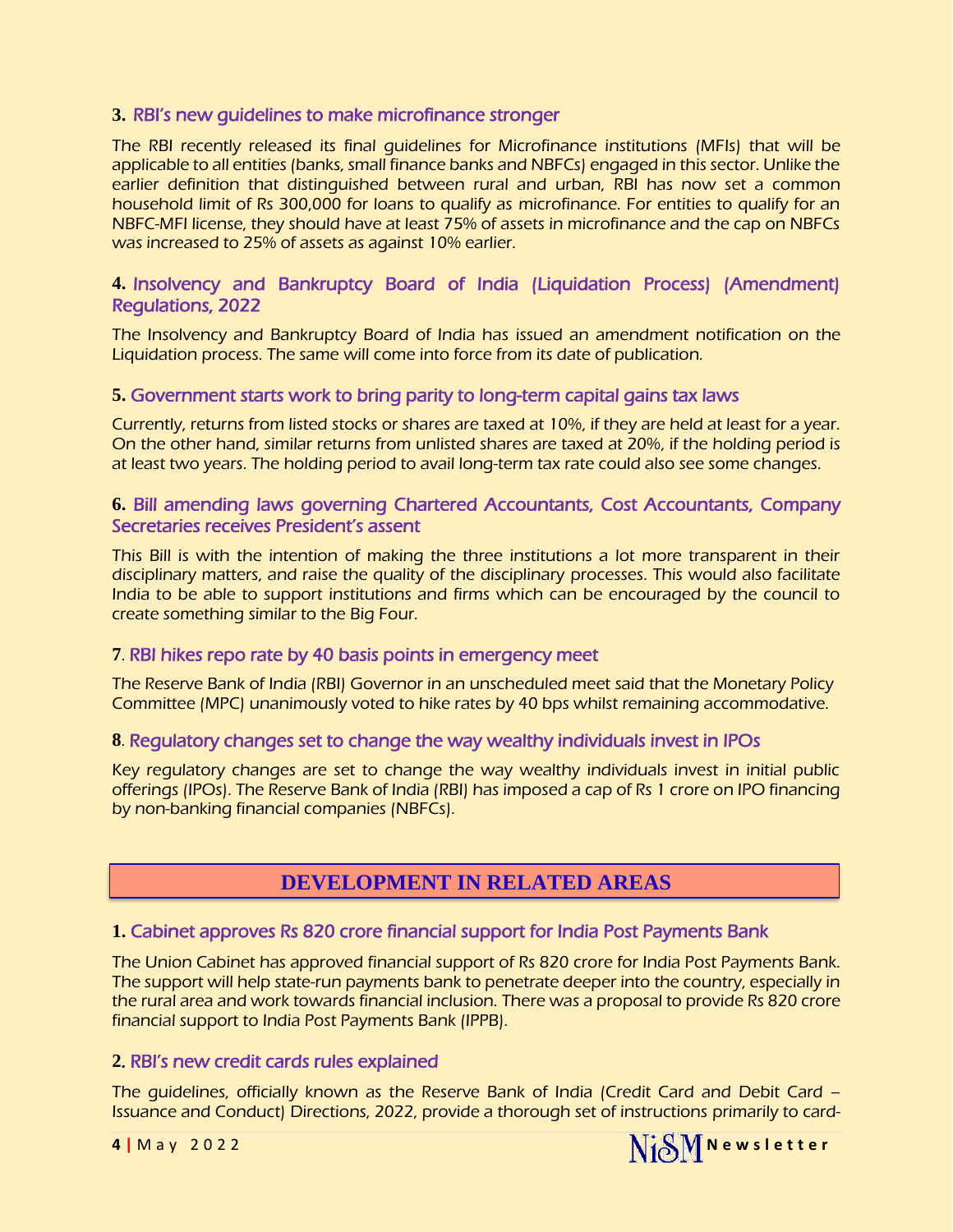issuers relating to issuing credit and debit cards, co-branded cards, billing, and telemarketing, among others. Written consent will be required for all applicants for a credit card, according to new guidelines issued by the RBI that will be effective from July 1, 2022.

#### **3.** New [Government initiatives to aid start-ups in technology sectors](https://www.devdiscourse.com/article/technology/1992792-govt-has-launched-number-of-programs-to-aid-start-ups-in-technology-sectors-dr-jitendra-singh)

Government has launched number of programs to aid Start-ups in technology sectors. The programmes initiated by Department of Science & Technology aim to nurture innovation and technology led entrepreneurship, which also creates new avenues for wealth creation and job generation. CSIR has set up 7 Common Research and Technology Development Hubs (CRTDHs) during last five years, for promoting industrial R&D innovation, dedicated for MSMEs, start-ups and individual innovators.

#### **4**. [Analysts zero in on 5 inflation-proof sectors to invest](https://economictimes.indiatimes.com/markets/stocks/news/analysts-zero-in-on-5-inflation-proof-sectors-to-invest-in/articleshow/90929787.cms)

Rising inflation will put companies, especially those in the consumption and discretionary sector in a dilemma. Their raw material cost is rising sharply, but passing it on to consumers could lead to drop in demand. And if they don't, the bottom line and margins will contract. Rising input cost is expected to result in downgrade of earnings estimates in many sectors during the Q4 result season.

#### 5. [Incremental credit-to-GDP share likely to breach 50% mark in FY23](https://economictimes.indiatimes.com/news/economy/indicators/incremental-credit-to-gdp-share-likely-to-breach-50-pc-mark-in-fy23-report/articleshow/91258202.cms)

The incremental credit to GDP share was as high as 63 per cent in the pre-pandemic year (FY19). The average share was 50 per cent for the seven-year period ended FY20. A higher credit-to-GDP ratio indicates aggressive and active participation of the banking sector in the real economy, while a lower number shows the need for more formal credit.

#### **6.** [Net FDI, FPI and FII data \(2020-2021\)](https://www.rbi.org.in/Scripts/BS_ViewBulletin.aspx?Id=20977)

Monthly data about FDI, FPI and FII data are out for ready reference and the same can be viewed in RBI Bulletin – point 34 under Foreign Investment Inflows.

# **GLOBAL FINANCIAL DEVOPLMENTS**

#### **1.** [India, European Union agree to establish Trade and Technology Council](https://www.business-standard.com/article/economy-policy/india-european-union-agreeto-establish-trade-and-technology-council-122042600065_1.html)

India and the European Union (EU) on April 25, 2022 agreed to establish a Trade and Technology Council, a strategic mechanism to address the challenges of ensuring trusted technology and security in the wake of rapid geopolitical changes — a move that is expected to deepen their strategic relationship.

#### **2.** [BHIM UPI goes live at NeoPay terminals in UAE](https://www.financialexpress.com/money/bhim-upi-goes-live-at-neopay-terminals-in-uae/2498826/)

NPCI International Payments Ltd (NIPL), the international arm of the National Payment Corporation of India, has announced that BHIM UPI is now live at NeoPay terminals across the UAE. This initiative will empower millions of Indians who travel to the UAE, to safely and conveniently make payments using BHIM UPI. NIPL and NeoPay, the payment subsidiary of Mashreq Bank, partnered last year to create the acceptance infrastructure in the UAE.

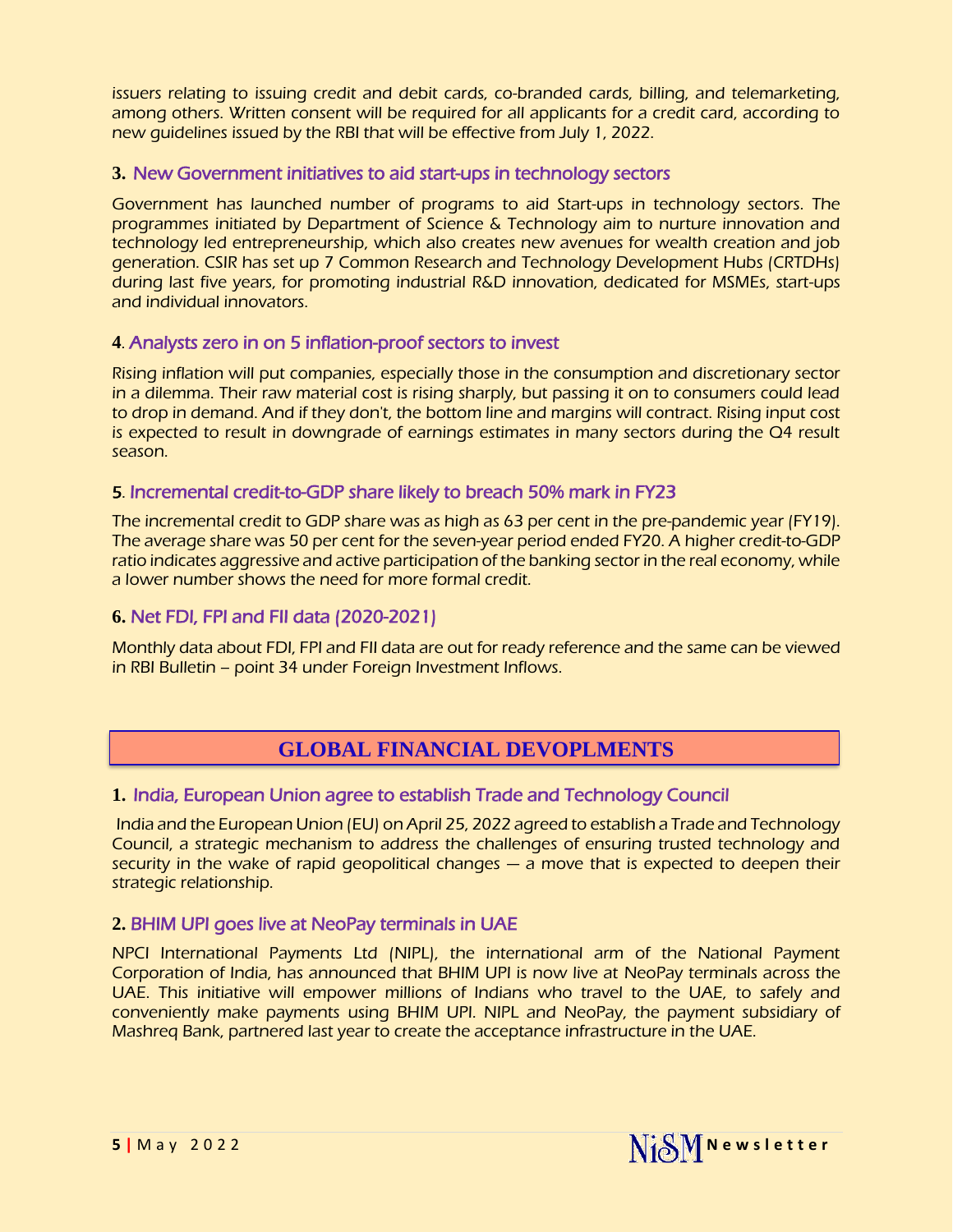## **3.** [India extends additional \\$500 m credit line to Sri Lanka for purchasing fuel](https://economictimes.indiatimes.com/news/india/india-extends-additional-500-million-credit-line-to-sri-lanka-for-purchasing-fuel/articleshow/91024342.cms)

India has agreed to extend an additional \$500 million credit line to help Sri Lanka import fuel, amid delays in chalking out a bailout package with the IMF to mitigate the dire financial crisis facing the island nation. Sri Lanka has been struggling to pay for imports after its foreign exchange reserves plummeted sharply in recent times, causing a devaluation of its currency and spiraling inflation.

## **4**. [Inflation hits record high of 7.4% in euro](https://economictimes.indiatimes.com/news/international/business/inflation-hits-record-high-of-7-4-in-countries-using-euro/articleshow/91177356.cms) region

Inflation hit a new record for the 19 countries that use the euro as skyrocketing fuel prices boosted by the war in Ukraine add new burdens to household finances and weigh on a slowing economic recovery from the latest outbreaks of COVID-19. Annual inflation hit 7.5% for April, the highest since statistics started in 1997 and the sixth record in a row, topping the old record of 7.4% from March.

#### **5.** [Global solar sector attracts \\$7.5 bn corporate funding in March](https://www.business-standard.com/article/international/global-solar-sector-attracts-7-5-bn-corporate-funding-in-march-qtr-mercom-122041901130_1.html)

Corporate funding in global solar sector, including India, saw a quarter-on-quarter growth of 51 per cent to USD 7.5 billion in the March quarter. The financing activity was backed by robust demand for solar assets. Corporate funding includes venture capital and private equity, debt financing, and public market financing.

#### **6.** [Interest rate rise: who makes the high-stakes decision and how does it get made?](https://www.theguardian.com/australia-news/2022/may/03/interest-rate-rise-who-makes-the-high-stakes-decision-and-how-does-it-get-made)

The Reserve Bank of Australia (RBA) is considering raising the official cash rate for the first time since 2010 and the outcome will have big ramifications for the federal election.

#### **7**. [How Elon Musk's Twitter takeover unfolded?](https://economictimes.indiatimes.com/tech/technology/timeline-how-elon-musks-twitter-takeover-unfolded/articleshow/91100011.cms)

The stunning \$44 billion deal was wrapped up just three weeks after Musk first disclosed a 9.2% stake in the firm, and 11 days after he announced his "best and final" offer of \$54.20 a share for the rest of the company.

# **NISM ANNOUNCEMENTS**



Admissions of forthcoming batches of Post-Graduate Diploma in Management (Securities Markets) PGDM (SM), LL.M. (Investment and Securities Laws), Post Graduate Certificate in Management (Data Science in Financial Markets) PGCM(DSFM) has been released on the NISM website as well as in other platforms. Lookout for details at: [www.nism.ac.in](http://www.nism.ac.in/)

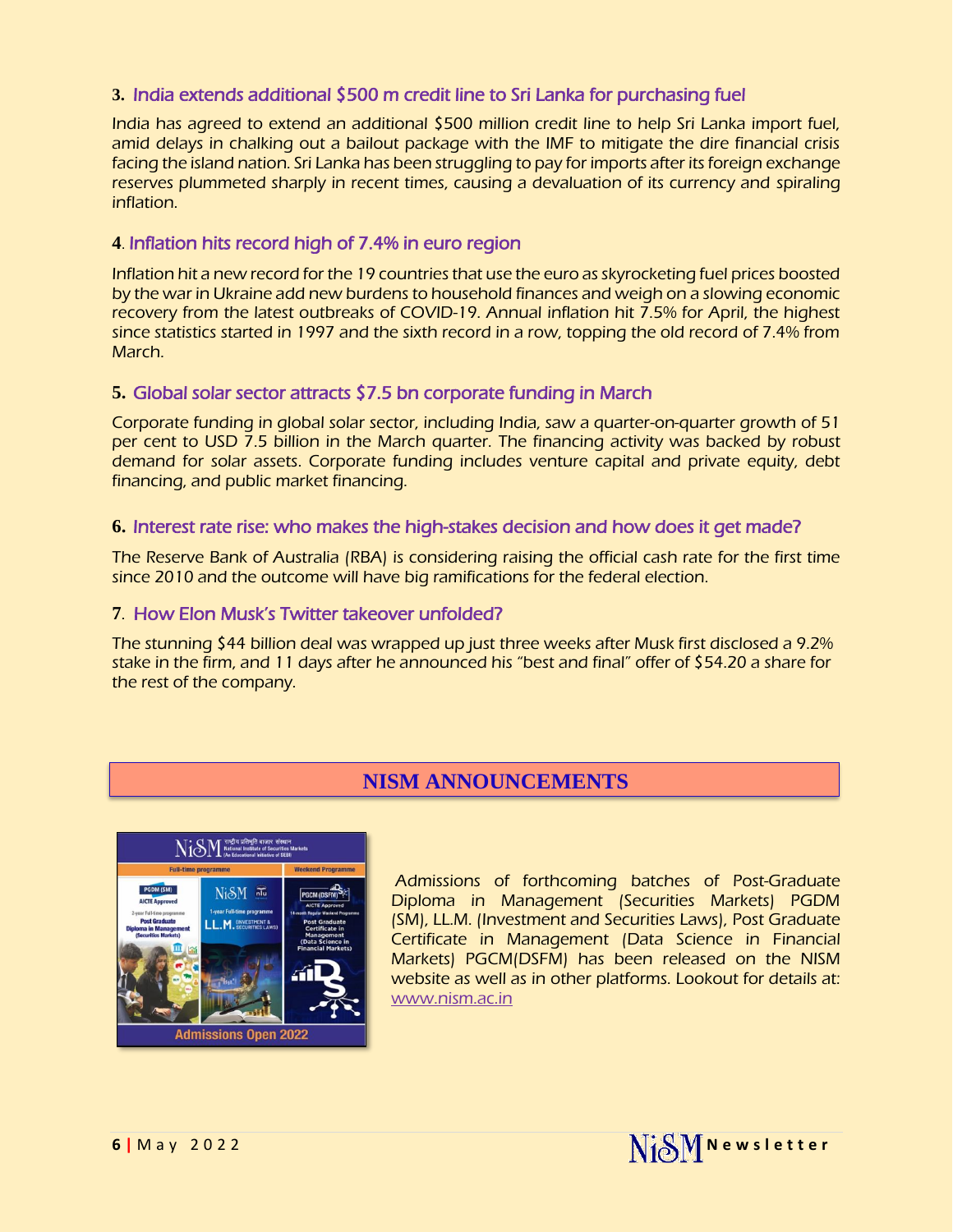A nine-month long e-learning programme spread over three semesters to enable graduate/post-graduate students for a career in the BFSI sector (click on the image for more details).





#### Series-XIX-A: Alternative Investment Funds (Category I and II) Distributors

The certification covers all important topics to enhance the quality of sales and distribution and enable better quality investor services by the Distributors and Placement Agents in Alternative Investment Funds (AIF) domain in India. The Series XIX-A certification examination focuses on Category I and Category II AIFs. It covers basic understanding of the alternative asset classes, alternative investment funds in India, role and functions of various stakeholders in AIF domain (such as Sponsor, Investment Management Company, Distributors, Investors), the purpose and processes of due diligence to be conducted by the fund and the investors. The certification also provides an understanding of the valuation techniques and investment and exit policies adopted by Category I and Category II AIFs. It further discusses about the taxation aspects and the regulatory environment in which the AIFs (Category I and II) operate in India. The certification will be immensely useful to all those who want to learn about the various aspects of distribution of AIF schemes (Category I and II).

NISM launched Self-paced e-Learning course for prevention of Money Laundering and Terror Financing and other serious financial crimes. (click on the image for more details).





NiSM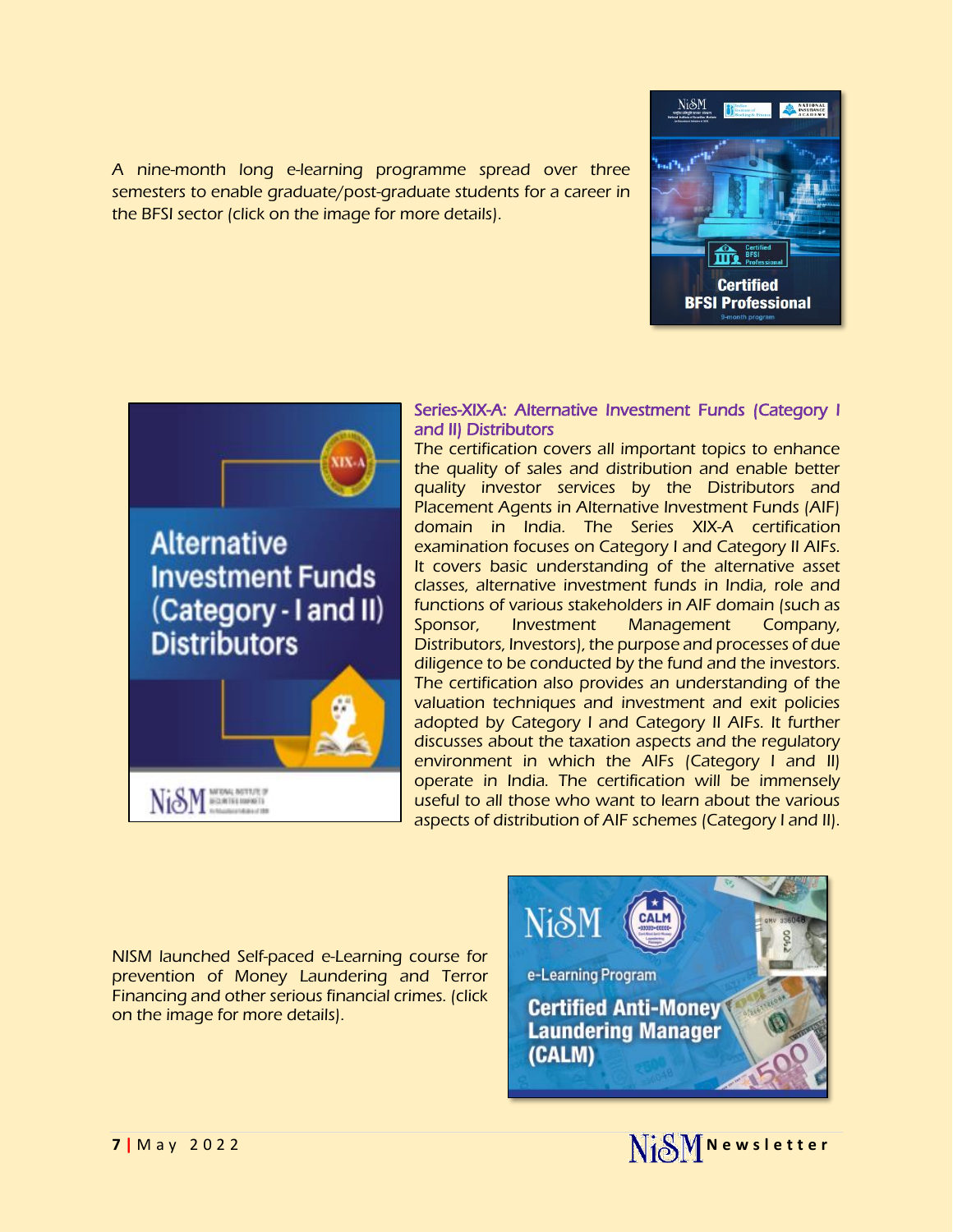

SEBI Nation-Wide Financial Markets Quiz & Essay Contest 2021-22 (click on the image for more details).

# **NISM NEWS**



The 3rd Alumni Meet and 9th Annual Convocation will be organized on May 28 & 29, 2022 respectively at NISM Campus, Patalganga. Grandmaster Pravin Thipsay and International Master Bhagyashree Thipsay will grace the Alumni meet on May 28, 2022. Shri. Uday Kotak, Managing Director of Kotak Mahindra Bank will be the Chief Guest on May 29, 2022 for the Convocation. (click on the image for more details).